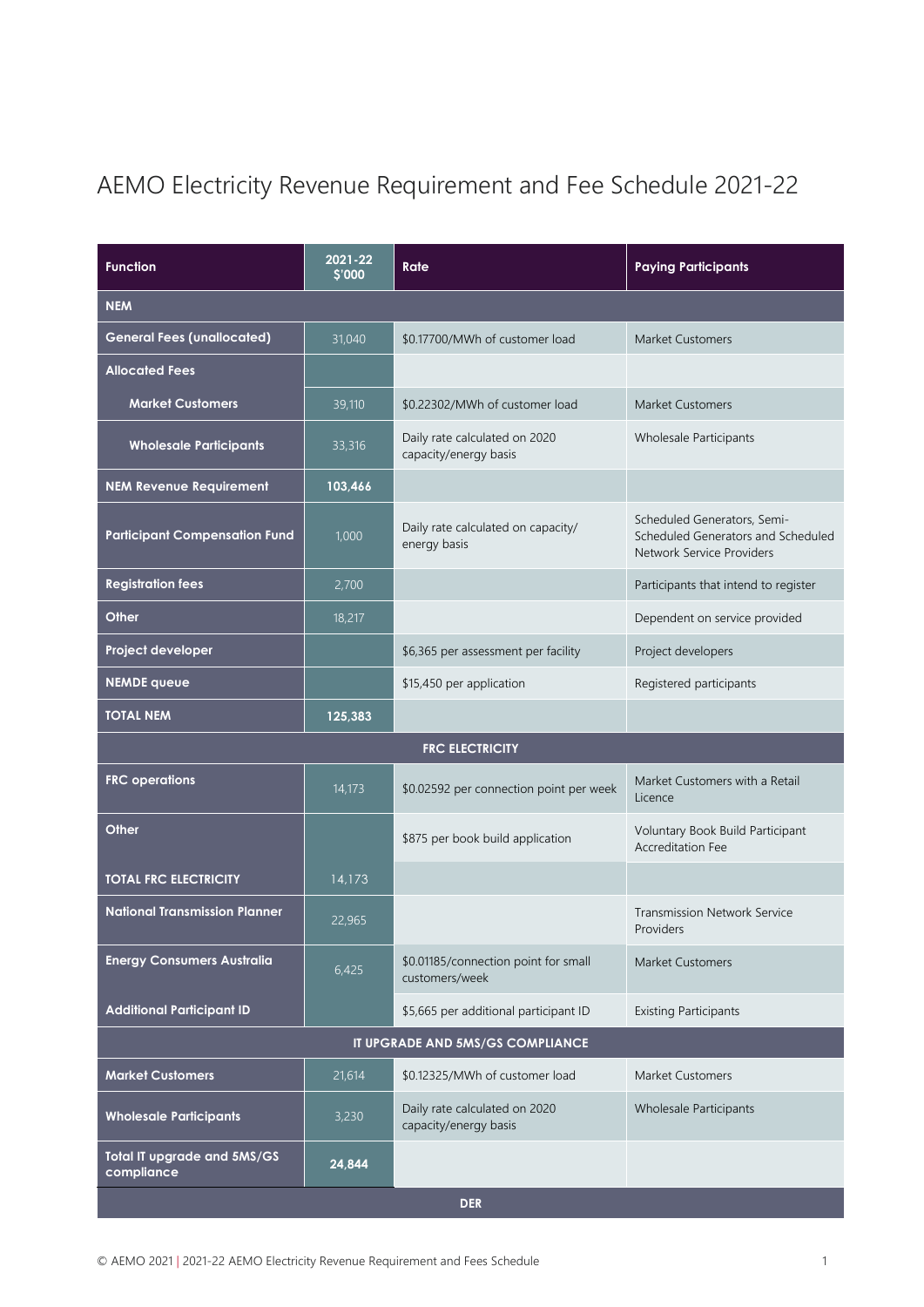| <b>Function</b>                                       | 2021-22<br>\$'000 | Rate                                                   | <b>Paying Participants</b>            |
|-------------------------------------------------------|-------------------|--------------------------------------------------------|---------------------------------------|
| <b>Market Customers</b>                               | 4,599             | \$0.02623/MWh of customer load                         | <b>Market Customers</b>               |
| <b>Wholesale Participants</b>                         | 1,150             | Daily rate calculated on 2020<br>capacity/energy basis | Wholesale Participants                |
| <b>Total DER</b>                                      | 5,749             |                                                        |                                       |
| <b>WA WHOLESALE ELECTRICITY MARKET</b>                |                   |                                                        |                                       |
| <b>WEM Market Operator fee</b>                        | 13,125            | \$0.380/MWh                                            | WA Market Customers and<br>Generators |
| <b>WEM System Management fee</b>                      | 17,706            | \$0.514/MWh                                            | WA Market Customers and<br>Generators |
| <b>WA WEM Revenue Requirement</b>                     | 30,831            |                                                        |                                       |
| <b>WA Economic Regulatory</b><br><b>Authority fee</b> | 6,733             | \$0.195/MWh                                            | WA Market Customers and<br>Generators |
| <b>EPWA Coordinator Fee</b>                           | 2,570             | \$0.075/MWh                                            | WA Market Customers and<br>Generators |

\* Excluding non-market non-scheduled generators.

## AEMO Schedule of Registration Fees 2021-22

| <b>Application type</b>                                   | 2021-22<br>Ş |
|-----------------------------------------------------------|--------------|
| Registration as Scheduled Market Generator A              | 24,401       |
| Registration as Semi-Scheduled Market Generator           | 32,888       |
| <b>Registration as Non-Scheduled Market Generator</b>     | 21,218       |
| <b>Registration as Scheduled Non-Market Generator</b>     | 18,035       |
| Registration as Semi-Scheduled Non-Market Generator       | 27,583       |
| <b>Registration as Non-Scheduled Non-Market Generator</b> | 14,853       |
| <b>Transfer of Registration</b>                           | 11,670       |
| <b>Registration as Market Ancillary Service Provider</b>  | 16,974       |
| <b>Registration as Market Customer</b>                    | 11,670       |
| <b>Registration as Market Small Generation Aggregator</b> | 11,670       |
| <b>Registration as Network Service Provider</b>           | 10,609       |
| Registration as Metering Co-ordinator (MC) B              | 11,670       |
| <b>Registration as Trader</b>                             | 14,853       |
| <b>Registration as Reallocator</b>                        | 13,792       |
| Registration as an Intending Participant                  | 6,365        |

© AEMO 2021 | 2021-22 AEMO Electricity Revenue Requirement and Fees Schedule 2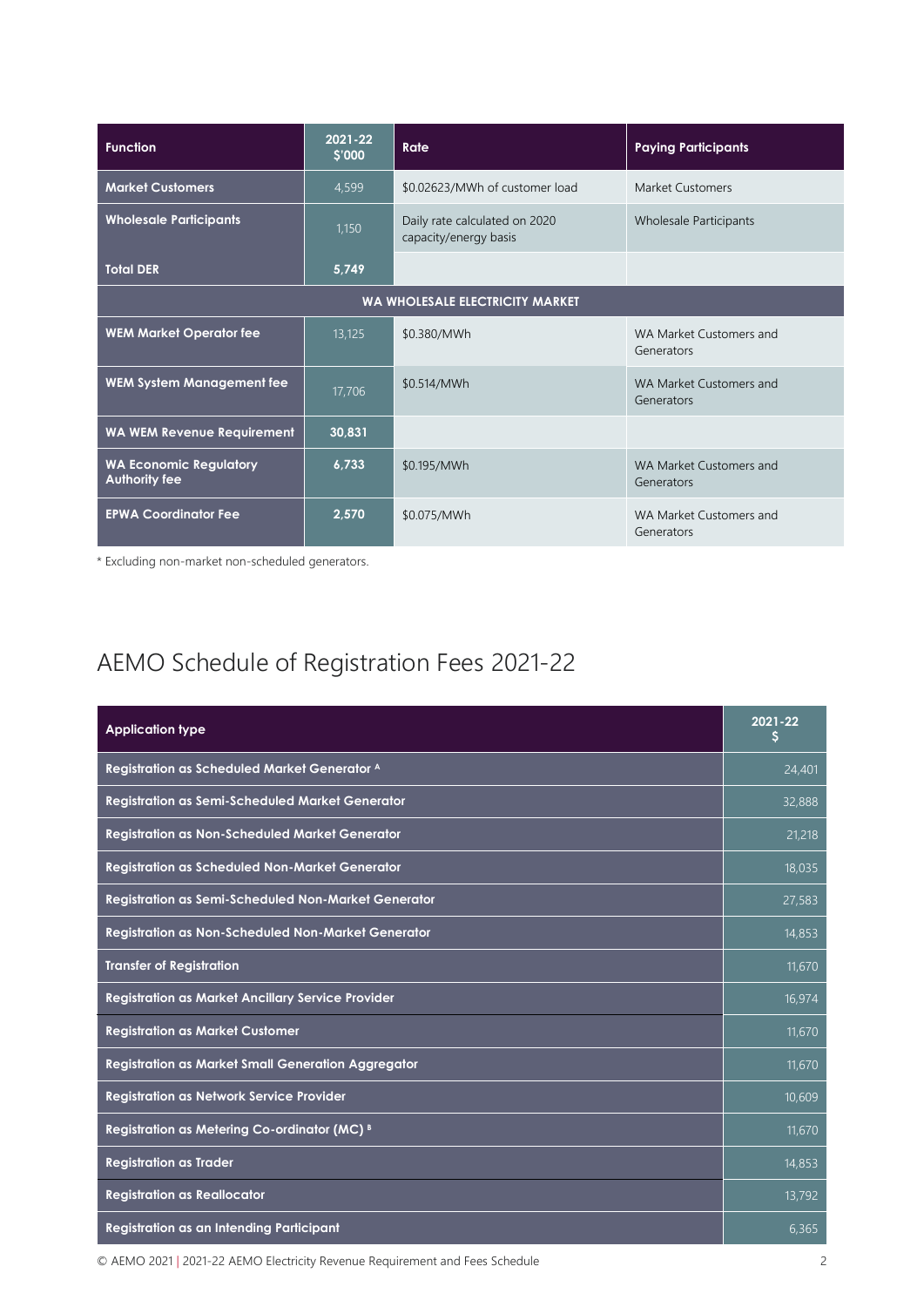| <b>Application type</b>                                                                                                                                                                                    | 2021-22<br>s |
|------------------------------------------------------------------------------------------------------------------------------------------------------------------------------------------------------------|--------------|
| <b>Classification of a Dedicated Connection Asset F</b>                                                                                                                                                    | 5,305        |
| <b>Exemption from registration</b>                                                                                                                                                                         | 6.365        |
| <b>Frequency Control Ancillary Services</b>                                                                                                                                                                |              |
| Classification of generating units as frequency control ancillary services (FCAS) generating units <sup>B</sup>                                                                                            | 10,609       |
| Classification of load as frequency control ancillary services load – new ancillary services or classify<br>load in a new region c                                                                         | 10,609       |
| Amendment of the relevant plant associated with its existing load classification, and/or aggregating<br>further load to its existing load classification for frequency control ancillary services purposes | 2,122        |
| <b>Wholesale Demand Response</b>                                                                                                                                                                           |              |
| Registration as Demand Response Service Provider                                                                                                                                                           | 16,974       |
| Classification of load as wholesale demand response unit – new wholesale demand response unit or<br>classify load in a new region or load forecasting area D, E                                            | 10,609       |
| Amendment of the relevant plant associated with its existing load classification, and/or aggregating<br>further load to its existing load classification for wholesale demand response unit                | 2.122        |
| Aggregation of load classified as wholesale demand response unit                                                                                                                                           | 2.122        |
| <b>Disbursement charges</b>                                                                                                                                                                                |              |
| Disbursement Charge - Additional Energy Conversion Model - Semi Scheduled Market Generator                                                                                                                 | 5,305        |
| Disbursement Charge - Additional Energy Conversion Model - Non-Scheduled Market Generator                                                                                                                  | 2,652        |

A. Each category of Generator in this table includes applications made by persons intending to act as intermediaries.

B. This fee is additional to the fee required to register as a Generator.

C. This fee is additional to the fee required to register as a Market Customer or Market Ancillary Service Provider or Demand Response Service Provider.

D. This fee is additional to the fee required to register as a Demand Response Service Provider.

Note: Fees relating to Demand Response commence upon opening for registration 24 June 2021.

E. This fee does not include aggregation of load.

F. This fee is no longer applicable starting from 22 July 2021.

#### Fee schedule of new WA WEM registrations

| <b>Application type</b>                                                                                                                                                      | 2021-22 |
|------------------------------------------------------------------------------------------------------------------------------------------------------------------------------|---------|
| <b>Rule Participant Registration Application Fee</b>                                                                                                                         | 2.400   |
| <b>Facility Registration Application Fee</b>                                                                                                                                 | 4.400   |
| <b>Facility Transfer Application Fee</b>                                                                                                                                     | 2.400   |
| <b>Conditional Certification of Reserved Capacity</b>                                                                                                                        | 1.199   |
| <b>Resubmission - Application for Early Certified Reserved Capacity</b>                                                                                                      | 10,991  |
| Consumption Deviation Application reassessment Application Fee for Non-Temperature Dependent<br>Loads and for Relevant Demand (Clause 4.26.2CC and 4.28.9B of the WEM Rules) | 530     |

Note: Rule Participant De-registration and Facility De-registration will remain at zero.